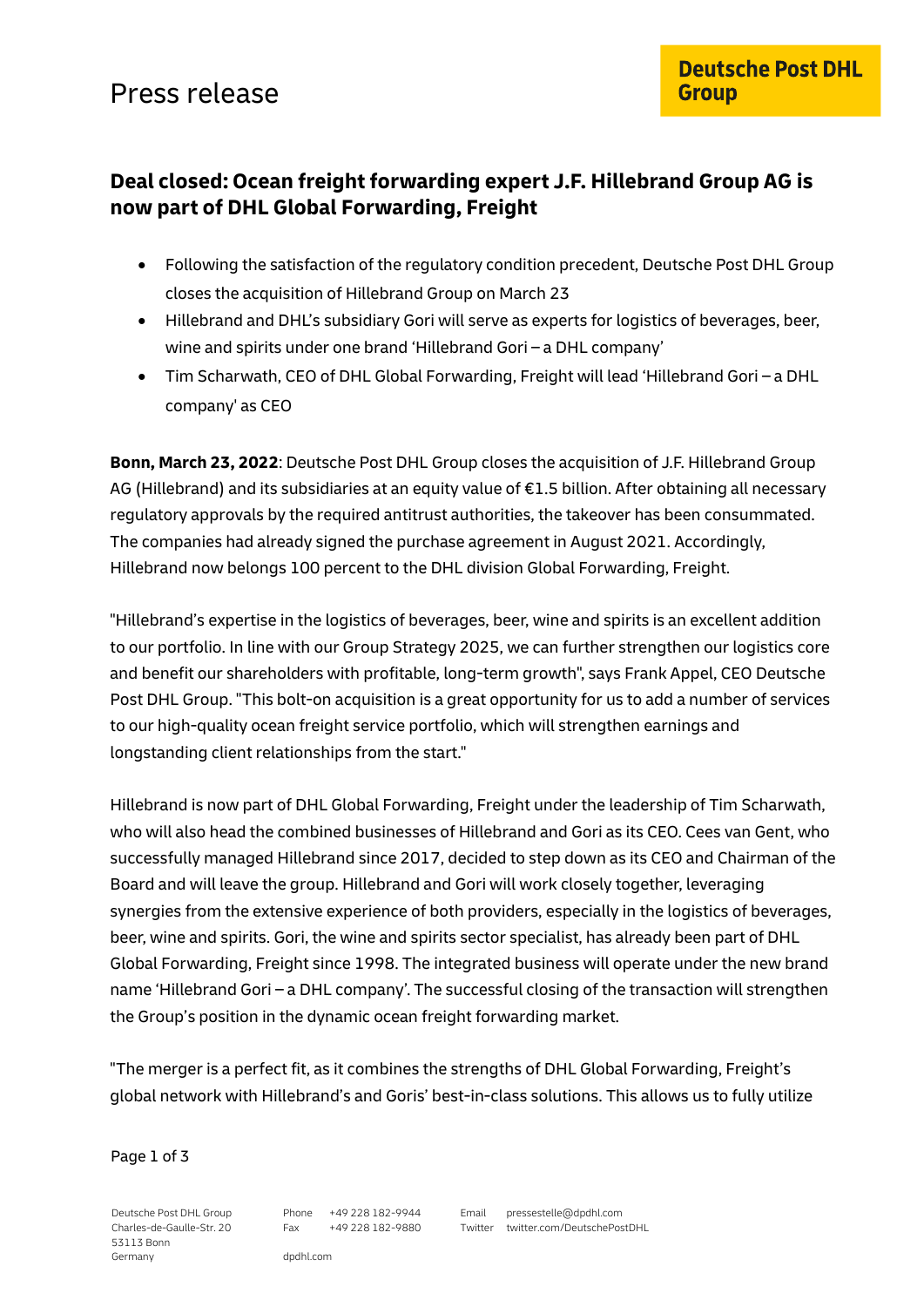## Press release

the benefits for our customers. With Hillebrand and Gori running complementary business models, we expect a seamless integration. In combination with Gori we can leverage untapped synergies and develop even better transport solutions for our customers going forward", says Tim Scharwath, CEO of DHL Global Forwarding, Freight.

Hillebrand's majority shareholder Cobepa will sell its entire stake in Hillebrand after a 16-year ownership period. During its ownership, Hillebrand's management has significantly reinforced its leadership position in the beverage freight forwarding and bulk liquids markets through organic and inorganic growth as well as through its relentless focus on both superior service and customer-centricity. Hillebrand has extensive expertise in liquid logistics with a global footprint in over 90 countries and more than 2,700 employees. It specializes in the ocean freight forwarding of beer, wine, spirits and non-alcoholic beverages as well as other bulk liquids. Hillebrand's bestin-class IT systems and customer facing tools provide the basis for outstanding service quality with exceptional customer experience. In addition, Hillebrand also produces Flexitanks as part of its individualized shipping service solutions for liquid products, which set the benchmark in this area. Deutsche Post DHL Group looks forward to benefiting from Hillebrand's knowledge and experience providing tailor-made shipping solutions.

"By focusing on its profitable core and modernizing its IT infrastructure DHL Global Forwarding, Freight has reached new heights and contributed significantly to our Group's record earnings of EUR 8.0bn in 2021. The acquisition of Hillebrand will further strengthen DHL Global Forwarding, Freight's customer-focused ocean freight product portfolio and support business growth, going forward", states Melanie Kreis, CFO Deutsche Post DHL Group.

Important part of Deutsche Post DHL Group's Strategy 2025 is to strengthen its profitable core and grow its logistics business further into sustainable higher margin levels, which explains Hillebrand as an attractive partner to increase profitable long-term growth.

**– End –**

You can find the press release for download as well as further information on [dpdhl.com/pressreleases](https://www.dpdhl.com/pressreleases)

**Media Contact:**  Deutsche Post DHL Group Media Relations David Stoeppler